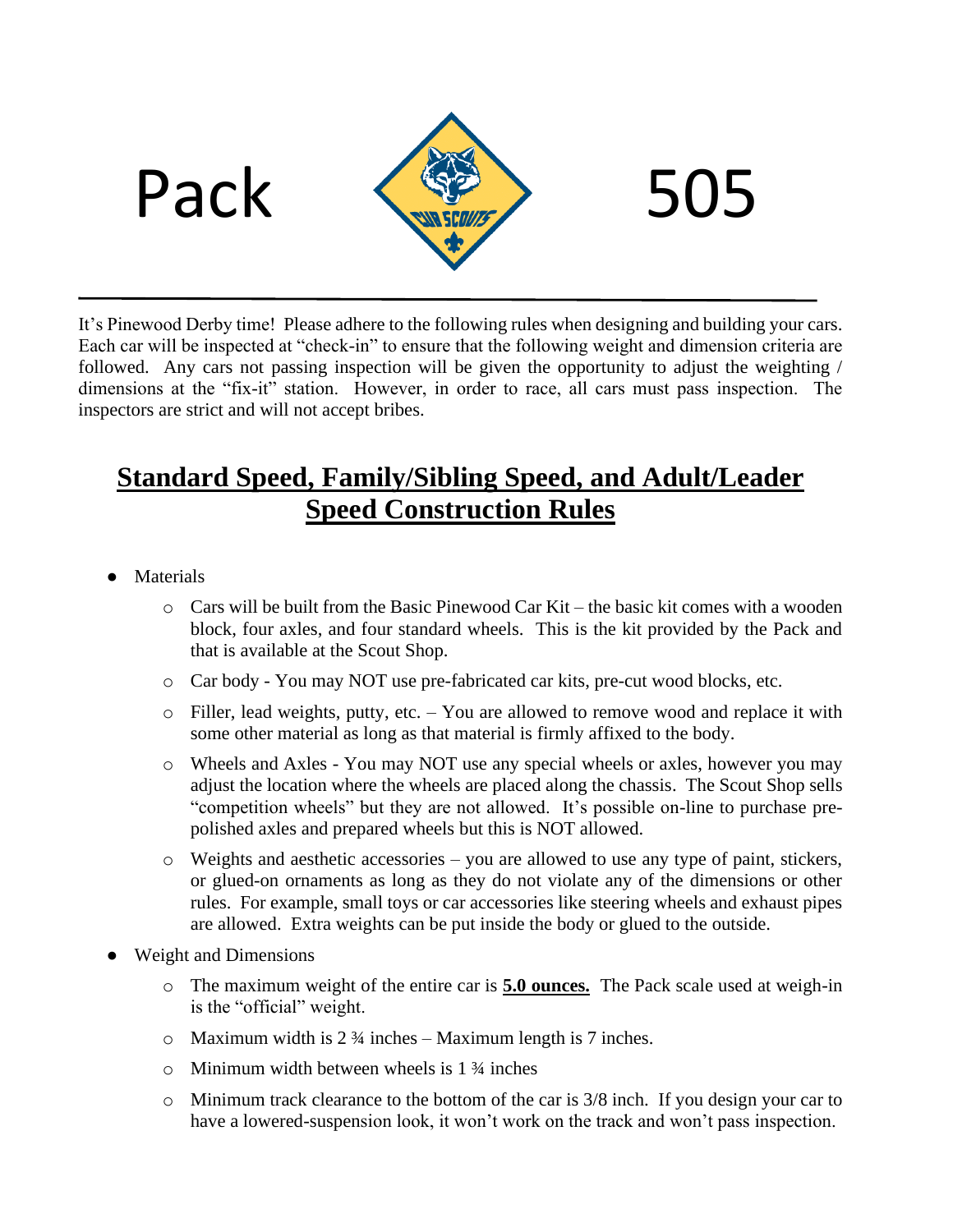- o Maximum height (including accessories) is 4 inches.
- $\circ$  The track pin for starting must touch the very front of the car. No forks or other methods may be used to allow a portion of the car to protrude beyond the pin.
- Axles and Wheels
	- o No springs, ball bearings, spacers, or bushings are allowed. Only the wheels and the axles are permitted.
	- o Only dry powdered lubricants such as graphite may be used. Excess lubricant must be wiped off the body and wheels before inspection.
	- o Axle prep:
		- Axle heads and shafts may be ground or filed to remove burrs or mold marks.
		- Axle heads and shafts may be polished to minimize friction.
		- The axle shaft may not have a diameter less than 0.085 inches. Reasonable grinding and polishing should not cause any problems.
	- o Wheel Prep:
		- Only the tread surface and the width of the wheel may be altered.
		- The tread surface must remain flat and parallel with the track surface and cannot be altered to another shape such as a U or Slant.
		- The tread width may only be modified on the side facing the car.
		- **•** Tread width may not be less than 0.275 inches.
		- Wheel diameter may not be less than 1.15 inches or more than 1.2 inches.
		- Lightly sanding or polishing a wheel should not violate any of these limits.
- Markings Please write your child's name and den number in black marker on the bottom of the car! This helps if we get confused during check-in.

## **Check-in Inspection**

- All cars will be inspected during check-in.
- You may attempt to fix a car that fails inspection and re-submit it before Check-in closes. If a car fails inspection but is still viable for running on the track (e.g. does not violate any dimensions that would prevent it from rolling) we will attempt to run the car without counting it towards the official race results.
- Car inspection using the Pack measurement tools includes the following:
	- o Visual inspection to look for any violations, loose parts, etc.
	- o Weight Check we use a scale with a 5.0 oz tare weight to make this as accurate as possible.
	- o Dimension check Checking max length, width, height with our dimensions box. Checking minimum ground clearance and wheel separation.
	- o Wheel and axle check Confirm wheel tread, diameter and width are within the rules. Ensure wheel and axle modifications and lubrication are legal.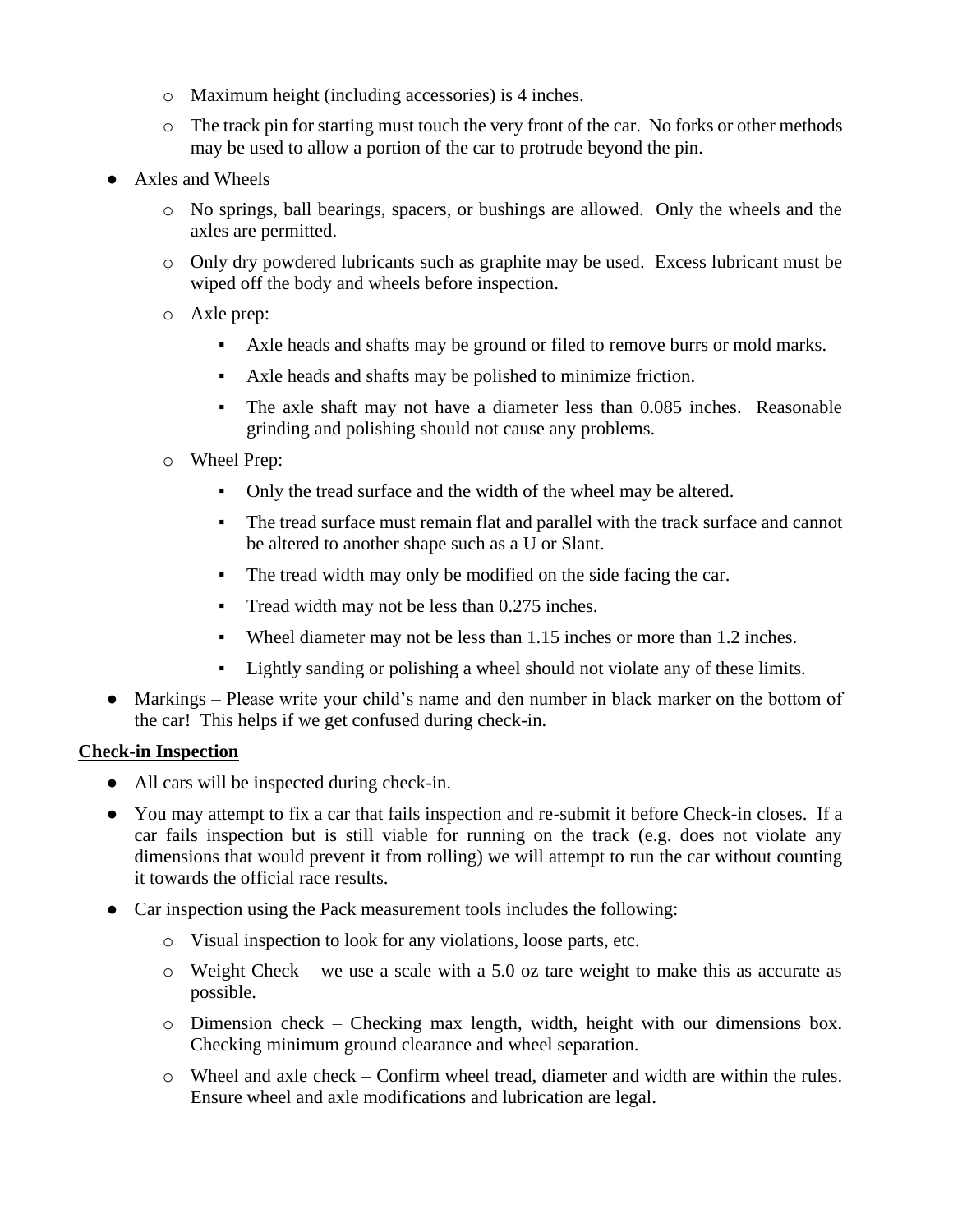## **Demolition Construction Rules**

- Materials
	- $\circ$  Cars will be built from the Basic Pinewood Car Kit the basic kit comes with a wooden block, four axles, and four standard wheels. This is the kit provided by the Pack and that is available at the Scout Shop.
	- o Car body You may NOT use pre-fabricated car kits, pre-cut wood blocks, etc.
	- o Filler, lead weights, putty, etc. You are allowed to remove wood and replace it with some other material as long as that material is firmly affixed to the body.
	- o Wheels and Axles You may NOT use any special wheels or axles, however you may adjust the location where the wheels are placed along the chassis. The Scout Shop sells "competition wheels" but they are not allowed. It's possible on-line to purchase prepolished axles and prepared wheels but this is NOT allowed.
	- $\circ$  Weights and aesthetic accessories you are allowed to use any type of paint, stickers, or glued-on ornaments as long as they do not violate any of the dimensions or other rules. For example, small toys or car accessories like steering wheels and exhaust pipes are allowed. Extra weights can be put inside the body or glued to the outside.
	- o No explosives, incendiary devices, or accelerants
	- o The car may not be designed with a "ramp" on the front bumper such that the opposing car will be caused to launch off the track on impact
- **Weight and Dimensions** 
	- o The maximum weight of the entire car is **10.0 ounces.** The Pack scale used at weigh-in is the "official" weight.
	- $\circ$  Maximum width is 2 % inches There is no set maximum length.
	- $\circ$  Minimum width between wheels is 1  $\frac{3}{4}$  inches
	- o Minimum track clearance to the bottom of the car is 3/8 inch.
	- o There is no maximum height
- Axles and Wheels
	- o No springs, ball bearings, spacers, or bushings are allowed. Only the wheels and the axles are permitted.
	- o Only dry powdered lubricants such as graphite may be used. Excess lubricant must be wiped off the body and wheels before inspection.
	- o Axle prep:
		- Axle heads and shafts may be ground or filed to remove burrs or mold marks.
		- Axle heads and shafts may be polished to minimize friction.
		- The axle shaft may not have a diameter less than 0.085 inches. Reasonable grinding and polishing should not cause any problems.
	- o Wheel Prep:
		- Only the tread surface and the width of the wheel may be altered.